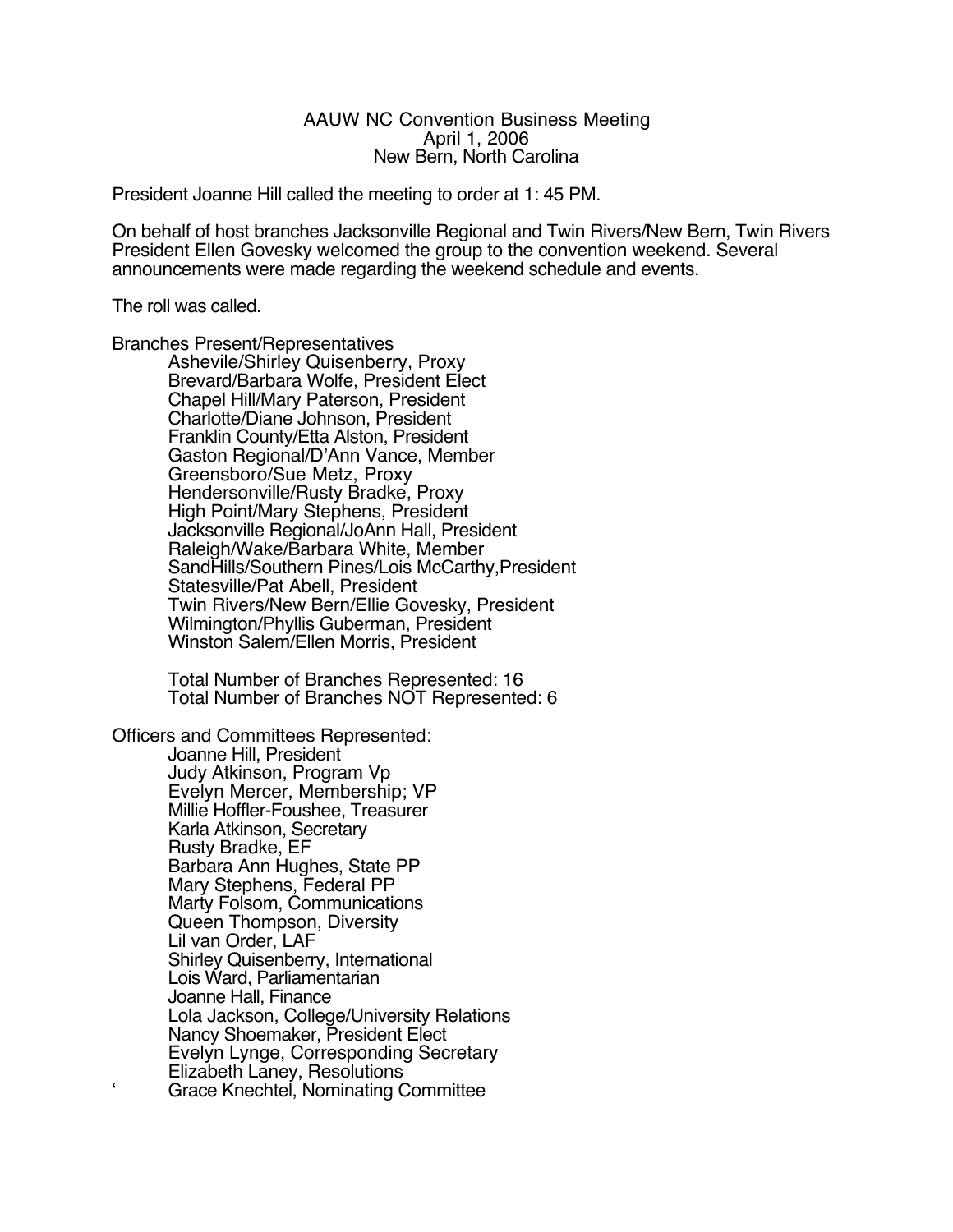Total Number of Officers/Committees Represented: 19 Total Number of Officers/Committees NOT Represented: 4

The minutes of the Spring Convention in Asheville on April 16-17, 2005 were adopted as presented.

A reading committee was appointed which included Lois Ward, Etta Allston and Phyllis Guberman.

Joanne Hill offered greetings from SAR Director Leslie Henderson. No special guests or coalition partners were present.

Credential Committee Report - Evelyn Lange

| <b>Officers</b>               | 6              |
|-------------------------------|----------------|
| <b>Branch presidents</b>      | 12             |
| <b>Branch representatives</b> | 15             |
| <b>Board members</b>          | 18             |
| Delegates                     | 17             |
| Firstt time attendees         | 13             |
| Past presidents               | $\overline{4}$ |
| General members               | 23             |
| Guests                        | <u> 11</u>     |
| <b>TOTAL:</b>                 | 91             |
|                               |                |

Parlimentarian Lois Ward read the meeting rules which were adopted.

NOTE: All committee reports in this business meeting were identical to the reports given at the Board meeting the previous night (March 31), except where additional details are noted in these business minutes.

# President's Report - Joanne Hill

Joanne indicated she had wanted to have more time to visit individual branches during her term in office.

The results of Association's Every Member Poll are now available. Joanne will post highlights of these findings on the AAUW NC list serve, since she received them just a day ago from Association.

President Elect's Report - Nancy Shoemaker

Nancy summarized a few of the highlights from the poll which AAUW NC conducted among its branches. Six branches have been removed from the roll. Membership has been declining over the last few years. The results from the poll will be used by the Board to identify what branches have specific skills to share and what branches may be weak in some skill areas, Twelve of 18 branches reported they are doing good-to-well in the technology area. Nancy commented that all branches are composed primarily of older members which points to a need to diversify by age,

The new committee structure will be designed around six areas: advocacy, events, communications, fundraising, membership/leadership development and administration. She noted that the new committee structure is a "work in progress" that will succeed only if board members take responsibility for the health of AAUW NC.

More information on the committee structure, its purpose, design, etc. will be forthcoming, as will details about the results from the recent poll among branches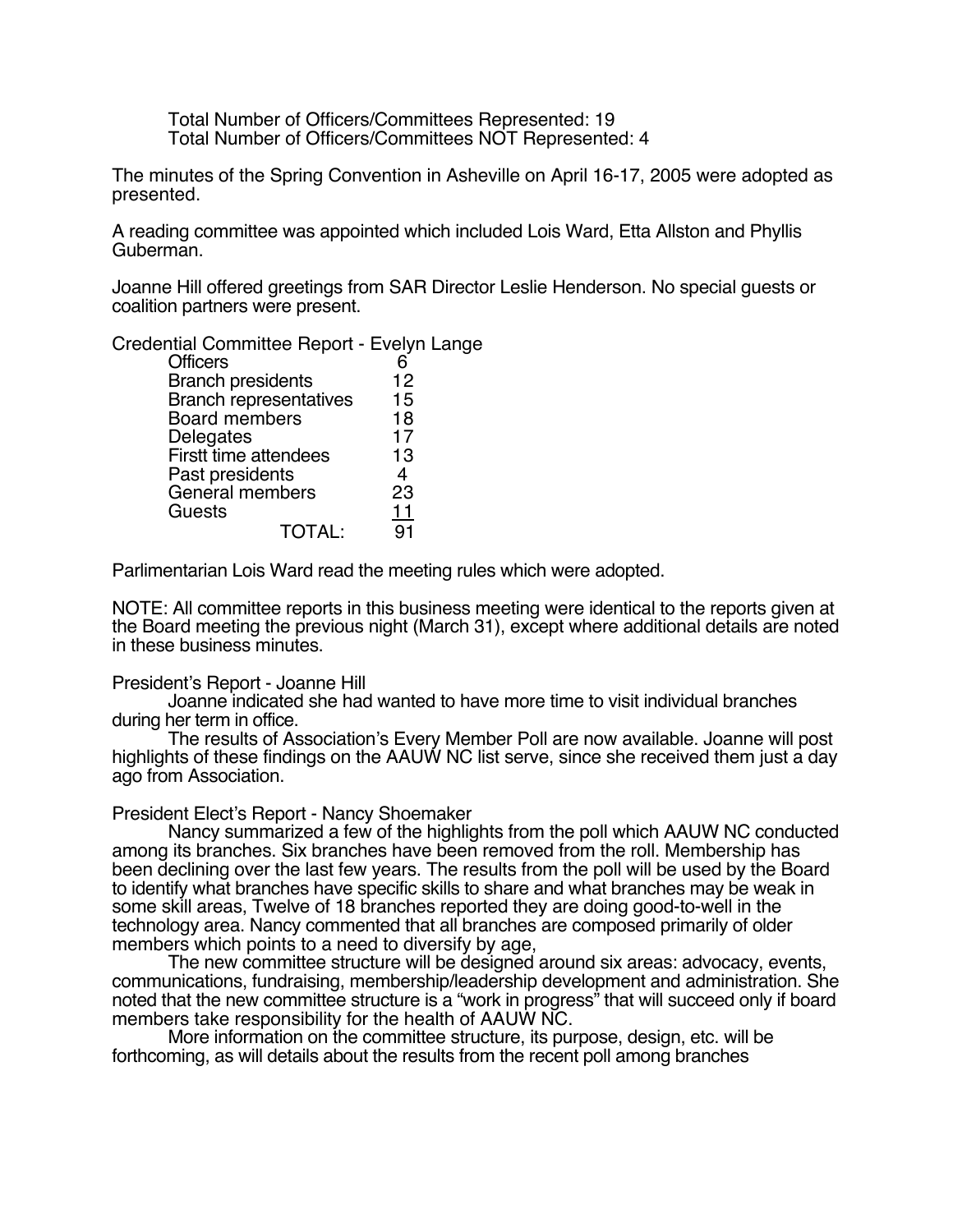Treasurer's Report - Millie Hoffler-Foushee

\$900 was spent for the mini grant program,. The CDs have matured and been reinvested. The report was accepted and filed for audit.

#### Membership Report - Evelyn Mercer

Two 50-year members were added to the AAUW NC membership: Mary Louise Hile and Dorothy Roerke.

### Nomination and Election of Officers - Grace Knechtel

The nominating committee proposed a slate of officers to include Barbara White as Membership VP and Karla Atkinson, Secretary. The motion to accept the slate was offered, seconded and approved. President Hill called for other nominations from the floor, Hearing none, she asked that the slate be approved by acclamation. The membership agreed by consensus and by voice vote, the slate was approved.

#### Appointment of a Nominating Committee

Etta Allston (Franklin County) and Pat Abell (Statesville) were appointed to the nominating committee. Additional appointments to the nominating committee will be made tomorrow at the second business meeting session, to bring the total number on this committee to 5 appointees. The committee will be making nominations for the offices of president elect, treasurer and program vice president.

#### Finance Committee Report - JoAnn Hall

JoAnn reviewed the budget which the Board approved at their meeting on March 31, 2006 (see earlier notes).

Bylaws - Joanne Hill See earlier notes.

# IFUW - Shirley Quisenberry

Shirley reviewed briefly the history of the relationship between Association and IFUW. AAUW dues to IFUW have been in arrears for the last few years because of Association's tenuous financial situation and the financial restructuring which Association has been undertaking. Negotiations are ongoing between IFUW and Association to determine how Association might honor its dues payments to IFUW. Currently Association has stated it will not conduct a specific fundraising campaign to pay past IFUW dues of \$300,000. Instead Association is willing to encourage individual contributions to IFUW but is not willing to incur any significant administrative expense to promote such a campaign.

Shirley moved that "education about AAUW's history with the International Federation of University Women and its current relationship with IFUW be included in branch programming and newsletters to help AAUW NC members respond to AAUW's possible new role within international women's issues." The motion was seconded.

Discussion centered briefly on the willingness of branches to send contributions to IFUW through Association, given Association's financial history.

The motion then carried with no dissenting votes.

# Diversity - Queen Thompson

Queen reiterated her position that branches should have a program of study or activity which continues discussions of diversity. To that end, Queen moved that "AAUW NC adopt Tim Tyson's book, Blood Done Sign My Name, as a statewide branch book read and discussion for 2006-2007. The motion was seconded. Discussion emphasized that each branch can design its own program to use this book as a venue for programming and/or discussion. The motion then carried with one dissenting vote.